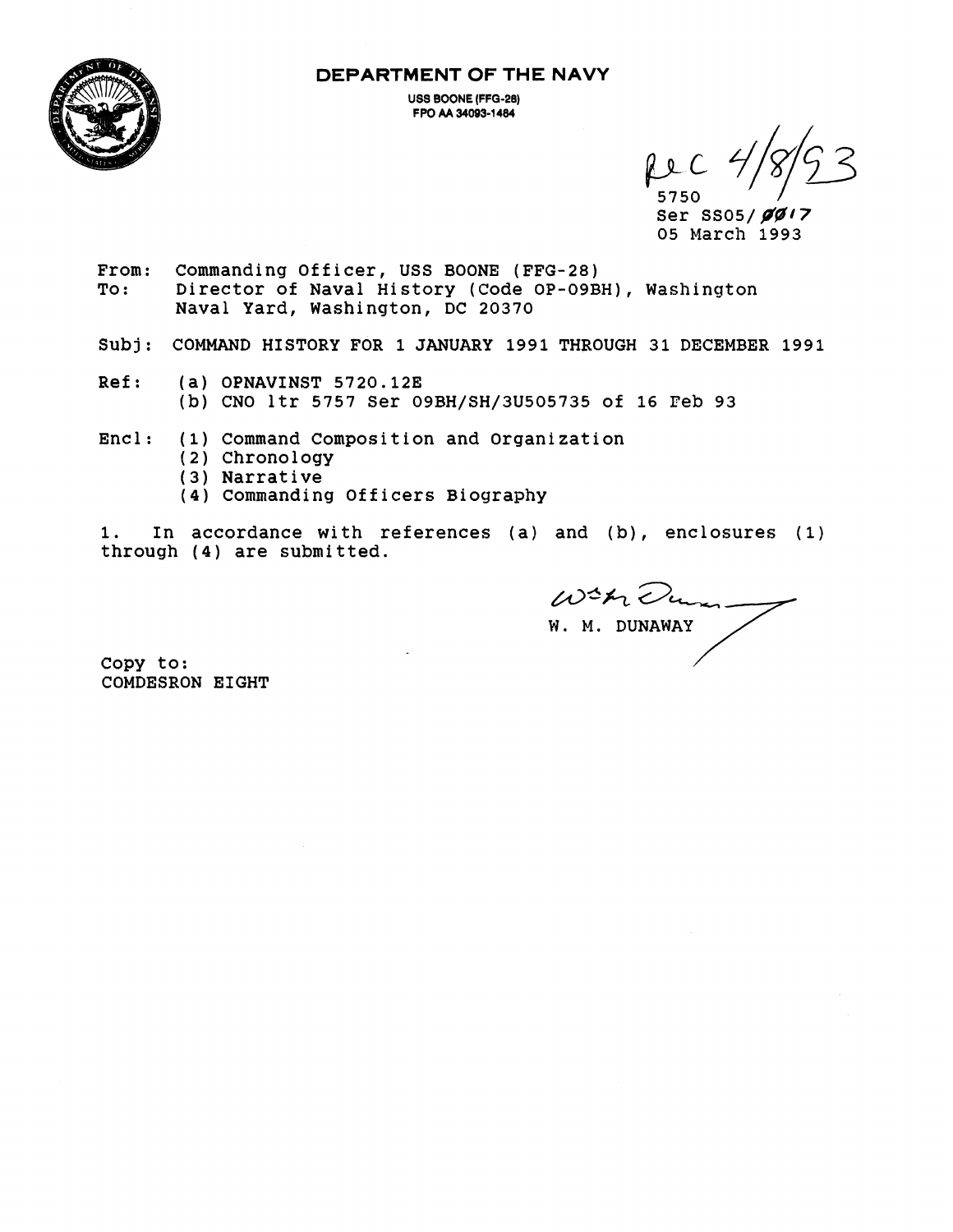## USS BOONE (FFG-28) COMMAND HISTORY COMMAND COMPOSITION AND ORGANIZATION

USS BOONE (FFG-28) is a member of the Oliver Hazard Perry class of Guided Missile Frigates. Her mission is to provide local area protection to battle groups, underway replenishment groups, amphibious forces, military and merchantile shipping and to conduct ASW operations in conjunction with other sea control forces to ensure use of essential sea lanes of communications.

Along with her sister ships of the class, Boone represents a break with tradition in many ways: a gas turbine powered propulsion plant with variable pitch propeller; austere manning accompanied by a high degree of computerized automation; a fully integrated combat system; two SH-GOB helicopter hangars; auxiliary propulsion units (placed to maximize maneuverability); and a ship control console that provides steering and speed control directly from the bridge via a single Helmsman/Lee Helmsman.

The assets that BOONE has to call upon to accomplish her mission include a missile launcher capable of firing both antiaircraft and anti-ship missiles; the rapid-fire, dual purpose 76mm gun; a Close-in Weapons System, 20mm, 6 barrel "gatling" gun (capable of firing 3000 rounds per minute at an incoming air target; anti-submarine torpedo tubes; and two SH-60B Light Airborne Multi-Purpose System (LAMPS) MK **I11** helicopters.

USS BOONE (FFG-28) is a member of Destroyer Squadron EIGHT based in Mayport Naval Station, Mayport, Florida. Her Commanding Officer is W. D. Morris, CDR, USN of Jacksonville, FL.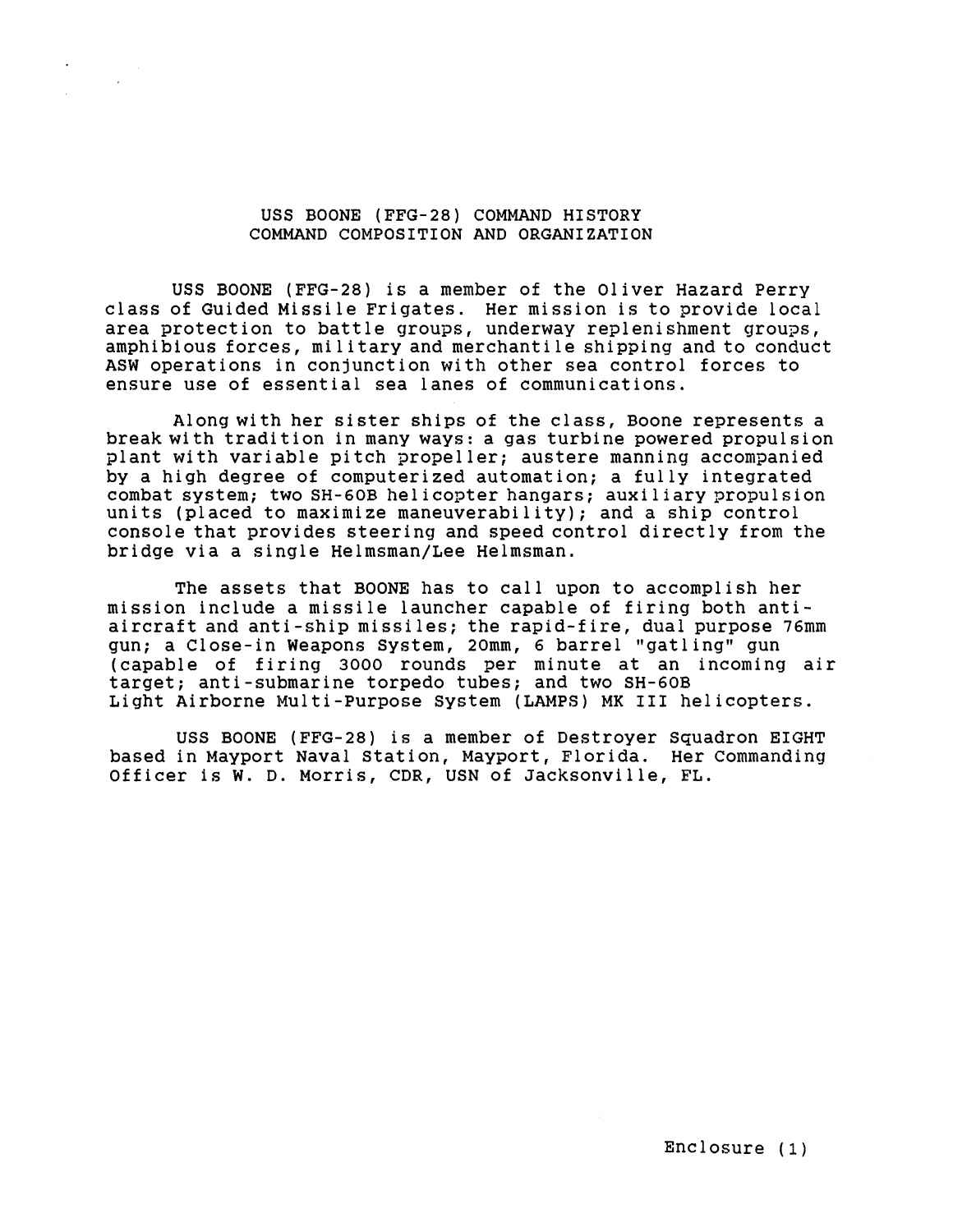## USS BOONE (FFG-28) COMMAND HISTORY 1991 **CHRONOLOGY**

- **21-25 JAN**  Aviation Assist Visit and Aviation Readiness Examination
- 01-04 FEB Type Training
- **06-08** FEB Engineering Readiness Assessment
- **04-05** MAR Operational Propulsion Plant Examination
- **18** APR **02** MAY Intermediate Maintenance Availability
- **14-23 MAY** Tail Proficiency Training
- 03 JUN 01 JUL Type Commander Core Training
- **22-23** AUG Combat System Assessment
- 26 AUG **11** OCT Tail Proficiency Training, Carrier Enhanced Training, NORTHSTAR 91, and Fleet Exercise **1-92** (PVST Oslo, Norway and Bremerhaven, Germany) .
- **21-25** OCT Inspection by Board of Inspection and Survey
- **21-30** NOV Drydock Atlantic Drydock, Jacksonville, FL
- **02** DEC Departed Med **1-92** Deployment